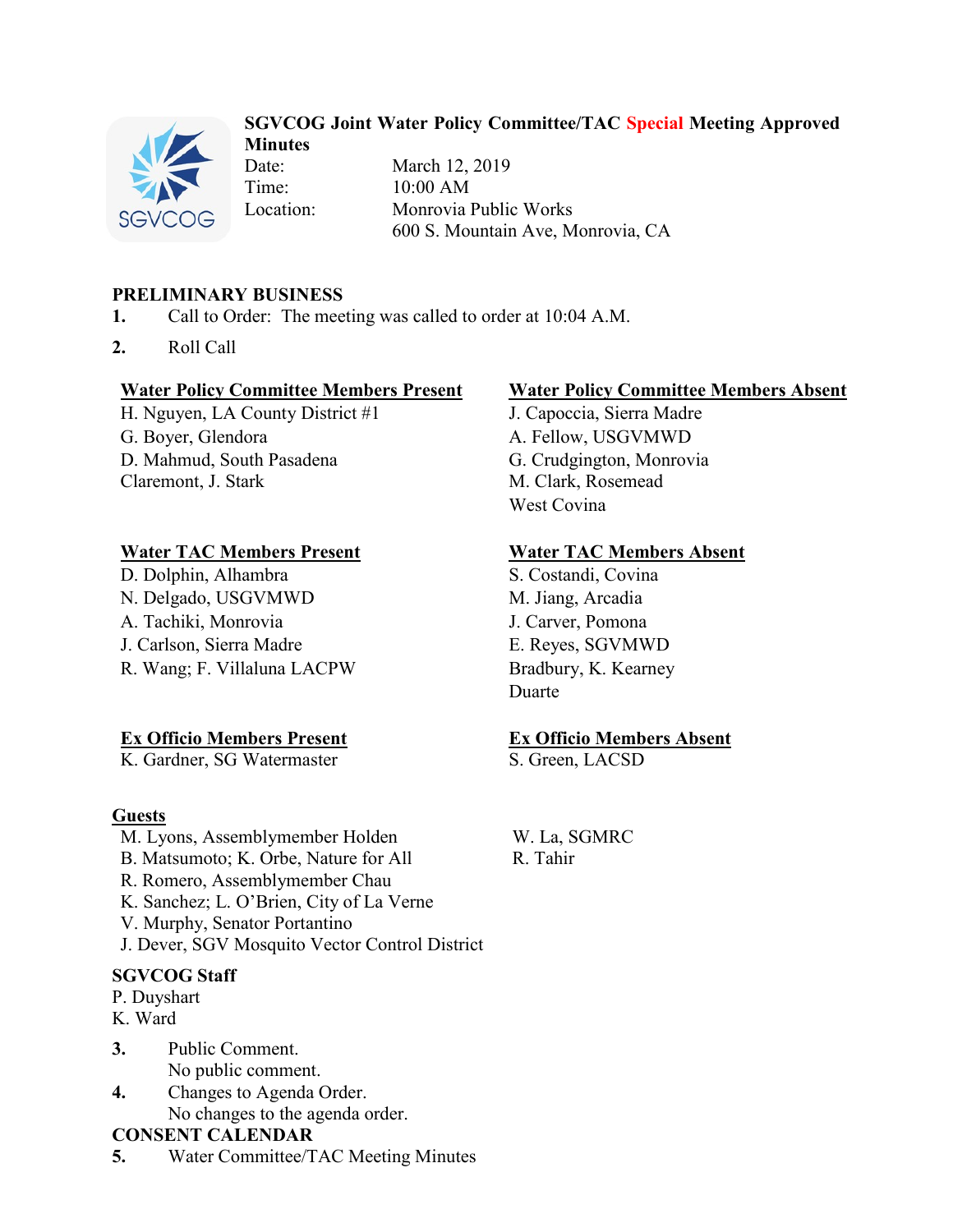#### **There was a motion to approve the consent calendar. (M/S: J. Carlson/A. Tachiki). [MOTION PASSED]**

| AYES:                 | Alhambra, Claremont, Monrovia, Glendora, Sierra Madre, South Pasadena,<br><b>USGVMWD</b> |
|-----------------------|------------------------------------------------------------------------------------------|
| <b>NOES:</b>          |                                                                                          |
| <b>ABSTAIN: LACPW</b> |                                                                                          |
| <b>ABSENT:</b>        | Bradbury, Covina, West Covina, Rosemead, Pomona, Arcadia, SGVMWD,                        |
|                       | Duarte, LA County District #1                                                            |

#### **ACTION ITEMS**

**6.** AB 755 (Holden): California Tire Fee/Stormwater Permit Compliance Fund

K. Ward presented on this item. M. Lyons commented that there is renewed enthusiasm for the bill this year. A hearing is scheduled for March 25 on this bill. There was a recommendation to approach ACWA for support of this bill.

**There was a motion to recommend the Governing Board support AB 755 (Holden) (M/S: J. Carlson/G. Boyer).**

#### **[MOTION PASSED]**

| AYES:                 | Alhambra, Claremont, Monrovia, Glendora, Sierra Madre, South Pasadena, |
|-----------------------|------------------------------------------------------------------------|
|                       | <b>USGVMWD</b>                                                         |
| <b>NOES:</b>          |                                                                        |
| <b>ABSTAIN: LACPW</b> |                                                                        |
| <b>ABSENT:</b>        | Bradbury, Covina, West Covina, Rosemead, Pomona, Arcadia, SGVMWD,      |
|                       | Duarte, LA County District #1                                          |

**7.** AB 1093 (Rubio): Stormwater Financial Capability Analysis

K. Ward presented on this item. D. Mahmud provided additional background information on the bill, including emphasizing that this bill has been introduced on three occasions to the State Legislature.

#### **There was a motion to recommend the Governing Board support AB 1093 (Rubio) (M/S: G. Boyer/D. Dolphin).**

#### **[MOTION PASSED]**

| <b>AYES:</b>          | Alhambra, Claremont, Monrovia, Glendora, Sierra Madre, South Pasadena,<br><b>USGVMWD</b> |
|-----------------------|------------------------------------------------------------------------------------------|
| <b>NOES:</b>          |                                                                                          |
| <b>ABSTAIN: LACPW</b> |                                                                                          |
| <b>ABSENT:</b>        | Bradbury, Covina, West Covina, Rosemead, Pomona, Arcadia, SGVMWD,                        |
|                       | Duarte, LA County District #1                                                            |

**8.** AB 1204 (Rubio): Primary Drinking Water Standards Implementation Date

K. Ward presented on this item. D. Mahmud stressed the need for this bill for cities that have a city owned water utility. K. Gardner mentioned that ACWA is working to add language in the bill to clarify that the EPA will still have enforcement capability over noncompliance with drinking water standards.

**There was a motion to recommend the Governing Board support AB 1204 (Rubio) (M/S: D. Mahmud/J. Carlson).**

#### **[MOTION PASSED]**

| AYES: | Alhambra, Claremont, Monrovia, Glendora, Sierra Madre, South Pasadena, |  |  |  |  |
|-------|------------------------------------------------------------------------|--|--|--|--|
|       | l USGVMWD                                                              |  |  |  |  |